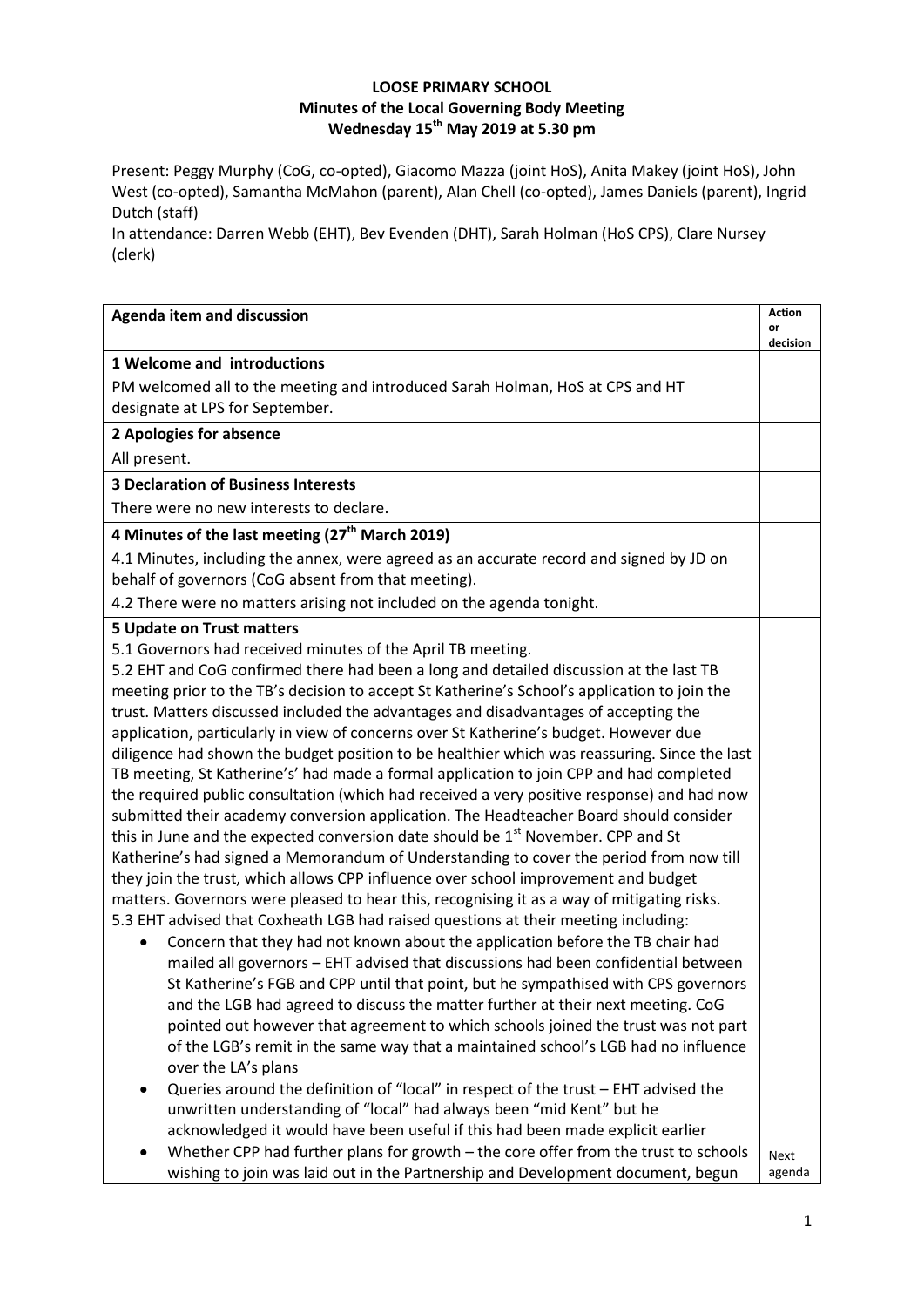| in September and recently approved by the TB. This document would be circulated<br>to both LGBs before their next meetings as a basis for further discussion. EHT<br>stressed that the trust was not actively seeking growth (the enquiry from St<br>Katherine's had been entirely unexpected) and he acknowledged governors' |           |
|-------------------------------------------------------------------------------------------------------------------------------------------------------------------------------------------------------------------------------------------------------------------------------------------------------------------------------|-----------|
| concerns at the risks involved in expanding too quickly                                                                                                                                                                                                                                                                       |           |
| How the LGB could input to such decisions and discussions in future $-$ CPP was<br>$\bullet$                                                                                                                                                                                                                                  |           |
| almost unique as a trust in that LGBs were represented at TB level by virtue of                                                                                                                                                                                                                                               |           |
| inclusion of LGB chairs as trustees. The CoG was the means of two way                                                                                                                                                                                                                                                         |           |
| communication between the LGB and the TB and local governors should raise<br>questions at LGB level which the CoG would take forward to the TB.                                                                                                                                                                               |           |
| 5.4 Some further discussion in annex for governors.                                                                                                                                                                                                                                                                           |           |
| 5.5 There were no other trust matters to discuss.                                                                                                                                                                                                                                                                             |           |
| <b>6 Trust policies</b>                                                                                                                                                                                                                                                                                                       |           |
| 6.1 Governors were advised the following policy had been approved at the last trust board                                                                                                                                                                                                                                     |           |
| meeting and was now posted on the websites:                                                                                                                                                                                                                                                                                   |           |
| <b>Education of Children in Care</b>                                                                                                                                                                                                                                                                                          |           |
| https://www.coppiceprimarypartnership.kent.sch.uk/page/?title=Key+Documents&                                                                                                                                                                                                                                                  |           |
| $pid=15$                                                                                                                                                                                                                                                                                                                      |           |
| 6.2 Governors were advised that in future any policy which included them as a named                                                                                                                                                                                                                                           | <b>BE</b> |
| governor would be sent to them for comment at the review stage.                                                                                                                                                                                                                                                               |           |
| 7 Head of School report (verbal)                                                                                                                                                                                                                                                                                              |           |
| Surveys                                                                                                                                                                                                                                                                                                                       |           |
| 7.1 AM reported on recent surveys:                                                                                                                                                                                                                                                                                            |           |
| Parent survey                                                                                                                                                                                                                                                                                                                 |           |
| 7.2 The survey was based on an NAHT model and covered most of the same questions as in                                                                                                                                                                                                                                        |           |
| the Ofsted parent survey. There had been 190 replies with very positive responses to 2 key<br>questions (children enjoy school 98%, children are safe at school 99%).                                                                                                                                                         |           |
| 7.3 All responses had been over 90% except regarding visibility of senior leaders (88%                                                                                                                                                                                                                                        |           |
| happy). GM confirmed that leaders were out as much as possible, including at all 4 gates,                                                                                                                                                                                                                                     |           |
| and the matter had been discussed with the parent council, and leaders had been reminded                                                                                                                                                                                                                                      | BE/S      |
| of the need to be a visible presence around the school. Governors questioned whether                                                                                                                                                                                                                                          | M         |
| parents and children actually knew who comprised the whole senior leadership team                                                                                                                                                                                                                                             |           |
| (possibly they interpreted this as just the HoSs and EHT) and noted that parents collecting                                                                                                                                                                                                                                   |           |
| from clubs would not necessarily see leaders. They wondered whether a photo board                                                                                                                                                                                                                                             |           |
| showing the staff structure would be helpful to help identify staff but recognised there was                                                                                                                                                                                                                                  |           |
| a risk this might appear overly hierarchical.                                                                                                                                                                                                                                                                                 |           |
| Q. Has the school responded to parents yet? (You said - we did.)                                                                                                                                                                                                                                                              |           |
| GM - Key headlines had been included in the newsletter but no individual responses had                                                                                                                                                                                                                                        |           |
| yet been sent.                                                                                                                                                                                                                                                                                                                |           |
| Staff survey                                                                                                                                                                                                                                                                                                                  |           |
| 7.4 There had been 26 responses from a possible 120. Governors noted that it was risky to                                                                                                                                                                                                                                     |           |
| assume that those who had not responded were happy as Ofsted would expect to see a                                                                                                                                                                                                                                            |           |
| high response rate. A governor suggested that an online survey might achieve a higher                                                                                                                                                                                                                                         |           |
| response rate as this was quicker to complete than a paper based survey. GM confirmed                                                                                                                                                                                                                                         |           |
| this would be investigated for next time but did though have a cost implication.                                                                                                                                                                                                                                              |           |
| 7.5 AM reported that in general responses were positive, with wellbeing being mentioned                                                                                                                                                                                                                                       |           |
| as an area for development - leaders were already taking this forwards. Findings had not                                                                                                                                                                                                                                      |           |
| yet been fed back to or discussed with staff.                                                                                                                                                                                                                                                                                 |           |
| Q. Was there a senior leader responsible for wellbeing? (It was a concern that wellbeing                                                                                                                                                                                                                                      |           |
| had been an area for development in the SIP since September but there were still issues.)                                                                                                                                                                                                                                     |           |
| HoSs - the senior leader responsible had recently left the school and HoSs had taken on the                                                                                                                                                                                                                                   |           |
| responsibility. Wellbeing was discussed during PDMs (personal development meetings) but                                                                                                                                                                                                                                       |           |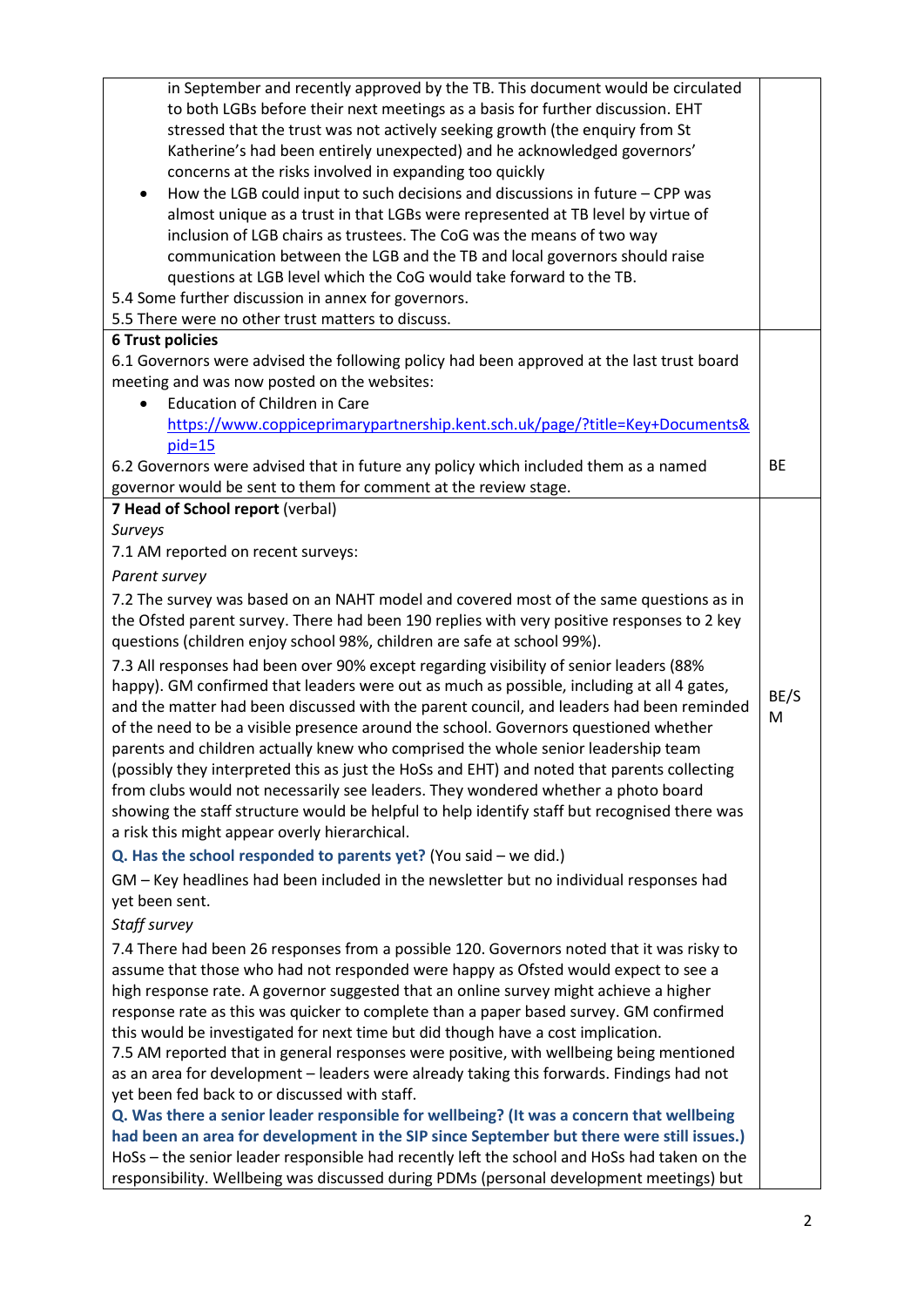| governors noted these meetings were just for teachers - when did leaders speak to other                                                                                           |  |
|-----------------------------------------------------------------------------------------------------------------------------------------------------------------------------------|--|
| staff, including office staff? It was important that all staff had the opportunity to discuss                                                                                     |  |
| the matter specifically, particularly as 23% of staff had responded that they felt they did not                                                                                   |  |
| have enough CPD.                                                                                                                                                                  |  |
| 7.6 The meeting agreed that it would be useful if the next staff survey included a box for                                                                                        |  |
| staff to tick to show their type of role (teaching, admin, premises etc) as results might be                                                                                      |  |
| different among the different groups.                                                                                                                                             |  |
| Children's lunchtime survey                                                                                                                                                       |  |
| 7.7 ID reported that the survey had been held across both key stages. 75% of pupils thought                                                                                       |  |
| that provision was good (food, portion sizes, activities available) and comments had been                                                                                         |  |
| received on portion sizes, sort of food served, and activities the children would like to see                                                                                     |  |
| (including the game "it" which was always a problem). ID had met catering staff to discuss                                                                                        |  |
| findings and, eg portion sizes would be made more visible, and takeaway Fridays were being                                                                                        |  |
| introduced from T6.                                                                                                                                                               |  |
| 7.8 GM advised that the school hoped to carry out a sports survey among the children                                                                                              |  |
| shortly.                                                                                                                                                                          |  |
| <b>Staffing</b>                                                                                                                                                                   |  |
| 7.9 Discussion in annex for governors.                                                                                                                                            |  |
| 8 School Strategic Document and Impact Statement                                                                                                                                  |  |
| 8.1 HoS advised these had been updated with March data but otherwise there was little                                                                                             |  |
| change.                                                                                                                                                                           |  |
| 8.2 Some discussion in annex for governors.                                                                                                                                       |  |
| 9 Feedback from external review                                                                                                                                                   |  |
| 9.1 HoSs reported they were delighted with the outcome of the external review, which had                                                                                          |  |
| been thorough and intensive. Alastair McMeckan, former HMI, had visited 12 classes,                                                                                               |  |
| looked at books and met children, leaders and a governor. His conclusion validated the                                                                                            |  |
| school's own judgments and confirmed the school had maintained and improved on its                                                                                                |  |
| outstanding status.                                                                                                                                                               |  |
| 9.2 Governors congratulated the school on this excellent result which confirmed the school                                                                                        |  |
| was not sitting still having received the outstanding Ofsted result.                                                                                                              |  |
| <b>10 Business matters</b>                                                                                                                                                        |  |
| 10.1 JD (finance monitoring governor) confirmed he had no question to raise on latest                                                                                             |  |
| monitoring data (March 19).                                                                                                                                                       |  |
| 10.2 AM confirmed that the expected outturn had changed since last month as High Needs<br>Funding had been received, but this figure might change again in September when HNF was |  |
| next reviewed. There was no news on whether the LA would be implementing the National                                                                                             |  |
| Living Wage but this too would affect figures.                                                                                                                                    |  |
| 10.3 GM advised governors that some areas of the school needed attention (redecoration                                                                                            |  |
| etc) and the next site walk would identify priorities for work over summer. Plans for new                                                                                         |  |
| furniture in some classrooms had been put on hold.                                                                                                                                |  |
| 10.4 GM confirmed that the new playground equipment should be installed $w/b 20^{th}$ May.                                                                                        |  |
| <b>11 Premises</b>                                                                                                                                                                |  |
| HoS confirmed that review of the catering and leaning contracts had been deferred since St                                                                                        |  |
| Katherine's was joining the trust and economies might be achieved across the three                                                                                                |  |
| schools.                                                                                                                                                                          |  |
| 12 Health and Safety                                                                                                                                                              |  |
| 12.1 JW reported that the latest H&S walk had been completed and he was happy there                                                                                               |  |
| were no H&S concerns from a governor's point of view. Most items noted for action on the                                                                                          |  |
| last walk had been dealt with and he thanked Andy Lacey for his hard work.                                                                                                        |  |
| 12.2 He had noted 2 items:                                                                                                                                                        |  |
| Some First Aid kits need checking to ensure supplies are up to date                                                                                                               |  |
| SCR - JW queried the need for paper records and the security arrangements for<br>٠                                                                                                |  |
| both paper and electronic versions of this sensitive material. EHT would double                                                                                                   |  |